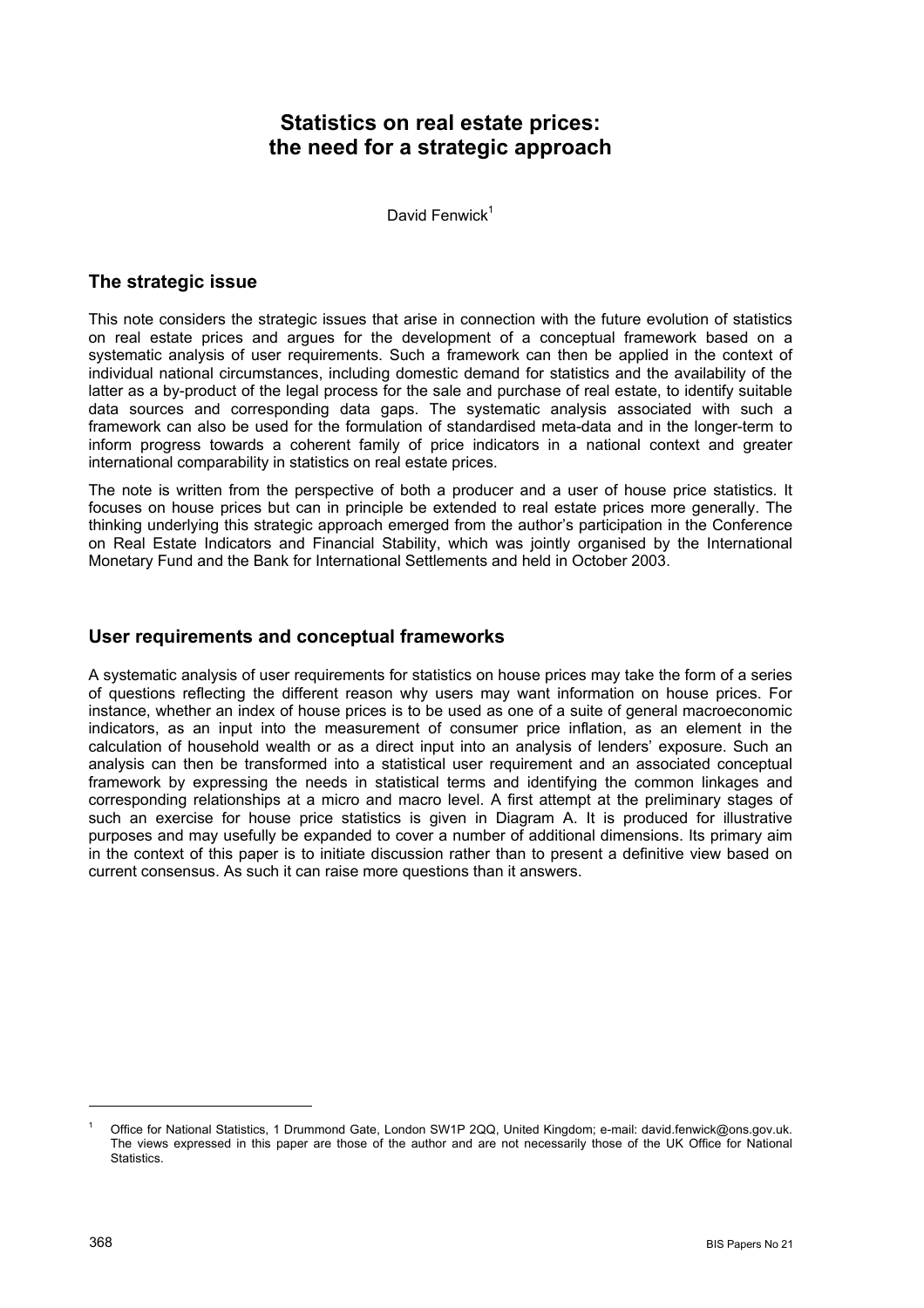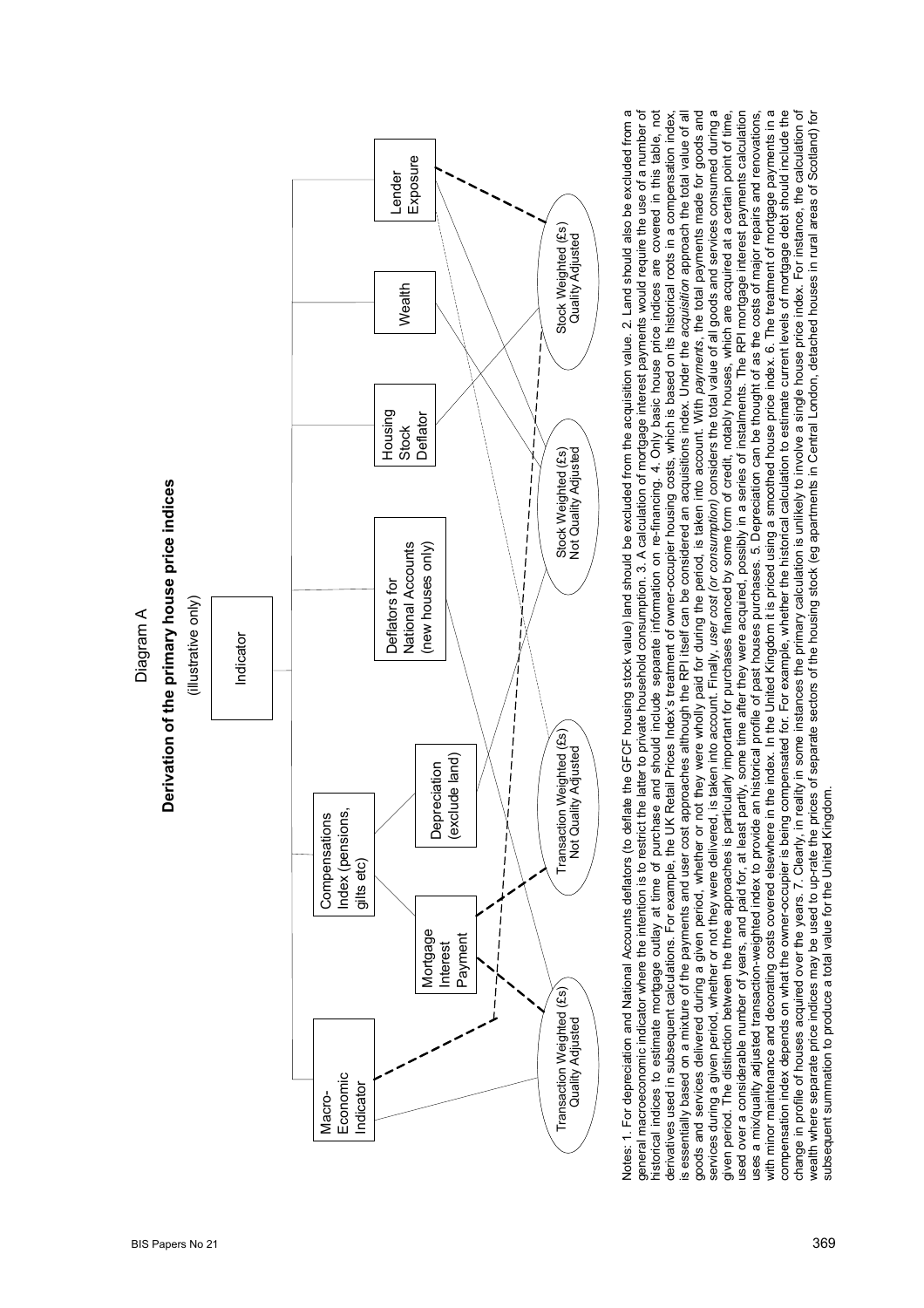The analysis can also be simplified to provide a basic conceptual framework of fundamental principles. This is attempted in Diagram B.

#### Diagram B

#### **Use matrix**

|                      | <b>Transactions</b>                                     |                                                                                                                                          | <b>Stock</b>                                                       |                                                                               |
|----------------------|---------------------------------------------------------|------------------------------------------------------------------------------------------------------------------------------------------|--------------------------------------------------------------------|-------------------------------------------------------------------------------|
|                      | <b>Volume</b>                                           | Value (£s)                                                                                                                               | <b>Volume</b>                                                      | Value (£s)                                                                    |
| Quality adjusted     | Market monitoring,<br>price of a typical<br>house sold? | Macroeconomic<br>indicator.<br>Deflators for<br>National Accounts.<br>Mortgage interest<br>payments (MIPs) for<br>compensation<br>index? | Market<br>monitoring, price<br>of a house typical<br>of the stock? | Housing stock<br>deflator.<br>Macroeconomic<br>indicator.<br>Lender exposure? |
| Not quality adjusted |                                                         | Total expenditure<br>(weights data for<br>MIPs in<br>compensation<br>index?)<br>Lender exposure?                                         |                                                                    | Wealth.<br>Depreciation.<br>Lender exposure.                                  |

It can be noted that the articulation in conceptual and statistical terms of user needs is not a trivial exercise. A key element for the successful delivery of statistics that are fit for purpose is to define precisely user requirements. This requires absolute clarity about what the statistic, in this case a house price index, is aiming to measure – a clarity that may not necessarily be forthcoming from users. Judgments will also need to be made. $^2$  The exercise is a challenging one in much the same way as with similar exercises for consumer price indices.<sup>3</sup>

A number of observations can be made even on the basis of such a limited exercise. For example: $4$ 

• Weighting schemes are an important conceptual issue that impact on the use to which an index is put. The construction of an index using expenditure weights based on housing stock and with no quality adjustment provides a measure of the increase in the average value of

l

<sup>2</sup> For example, whilst the correct conceptual basis and statistical definition of a house price index for the purposes of deflating national accounts might be clear and uncontentious (because the framework for national accounts is agreed and relatively well-defined) it might be considered less clear in the construction of a house price index to be used as a general macroeconomic indicator of trends in economic activity, for example for modelling purpose, where measurement is less prescriptive. In the latter context, a transactions-weighted acquisition index might be appropriate for tracking inflationary trends in the economy but there are differing views about whether such an index should be restricted to new houses only and whether the index should include the price of land – issues which, in part, are also reflected in the alternative formulations used in constructing consumer price indices. Also there is a strong argument, in the context of financial stability indicators, for the separate identification of re-finances of mortgages as past experience indicates that the latter can surge to significant levels when interest rates drop.

 $\overline{a}$ As with consumer price indices and the debate about cost of living indices (COLIs) and non-COLIs, the choices are not necessarily either/or. Different formulations should not necessarily be viewed as competing with one another. For instance, an alternative specification of a house price index for macroeconomic purposes might be one measuring the change in the value of the total housing stock. Such an indicator might be considered useful because owners get a "feel happy" factor from increasing house values and an opportunity to free up equity. Both could fuel inflation. Such an index would be stockweighted, cover all houses and include the price of land. National statistical offices may decide to construct it as an additional rather than sole measure. Similar debates arise in connection with other uses of a house price index such as in the treatment of owner occupier housing costs in a compensation index.

<sup>4</sup> The issues become less trivial and more complex the greater the depth of analysis undertaken for the user requirement and associated conceptual framework.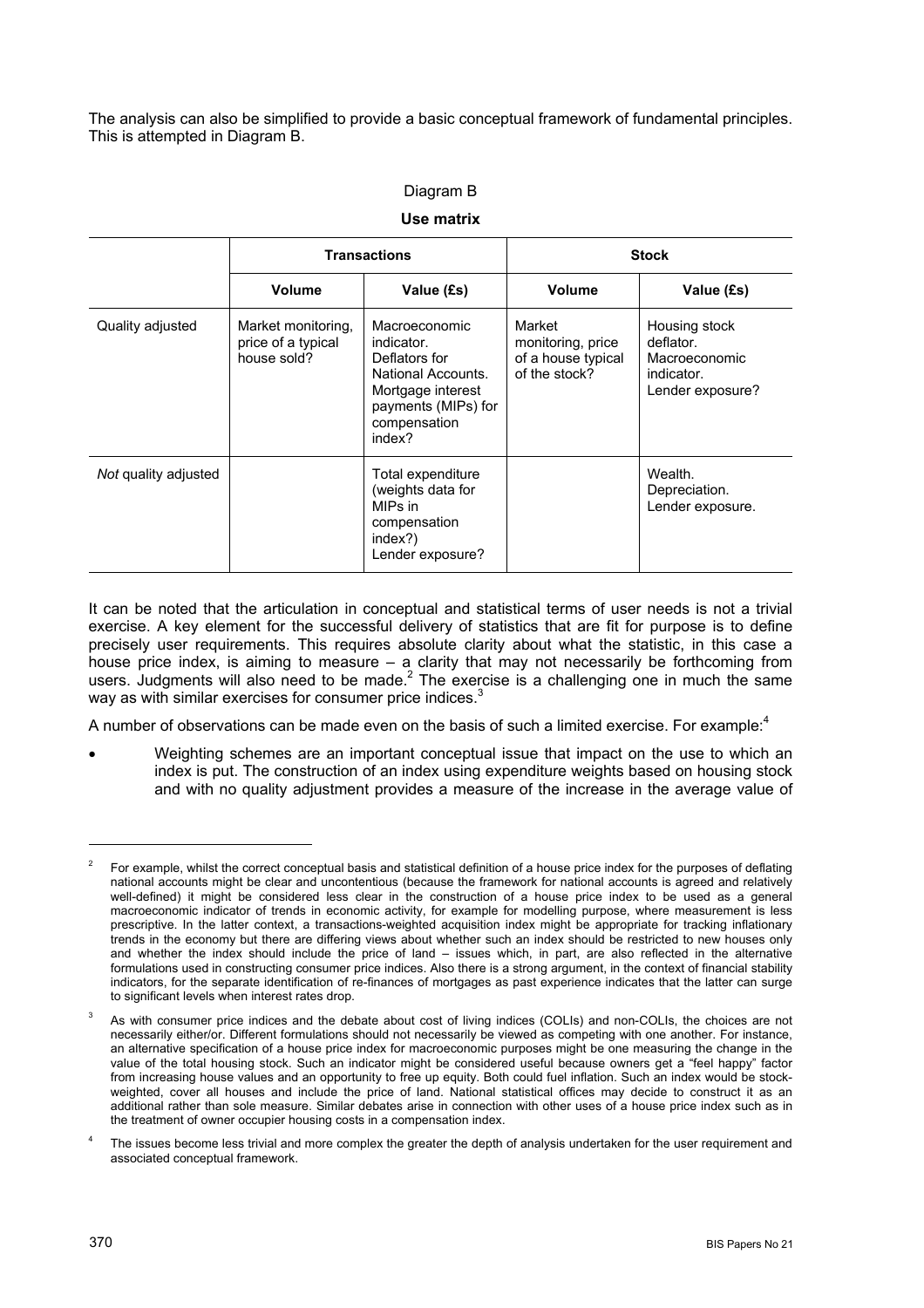the housing stock and is therefore a relevant measure for estimating wealth and lender exposure. In contrast, a quality-adjusted index restricted to "new" houses and expenditure weighted according to transactions may be more appropriate for inclusion in a consumer price index (CPI) that is being constructed as a general economic indicator.

• Quality adjustment<sup>5</sup> is also an important conceptual issue. It is relevant for inclusion in a transaction-based "Laspyres-type" CPI constructed as a macroeconomic indicator (as stated above) but has no place in the calculation of wealth, which like a house stock deflator should be weighted by stock but unlike the latter should not be quality adjusted.

### **Data sources and gap analysis**

The next stage is to compare this framework with the currently available statistics and data sources to identify:

- major gaps in data provision;
- options for filling these gaps cost effectively from readily available sources;
- data coherence issues:
- the scope for further data integration and the need for new data sources.

This approach is analogous in part to the stage of production and stage of processing approaches that have been used as analytical frameworks for determining the development of consumer and producer price indices.<sup>6</sup>

At their most simple the frameworks described above can be mapped against a house price timeline.<sup>7</sup>

Such an analysis provides basic metadata. It also indicates the compromises made in using one all-purpose house price index and the corresponding data gaps. For example, that the main official house price index published in the United Kingdom by the Office of the Deputy Prime Minister (ODPM) uses transaction expenditure weights and is appropriate for inclusion in, for example, a CPI used for indexation of benefits but does not fully suit the needs of users who want to calculate "wealth" where stock rather than transaction (expenditure) weights are most appropriate. The latter may be addressed either by a re-weighting of the official index or by reference to one of the many indices published by lenders. However, the latter can suffer from limited coverage. Thus re-weighting of the official index provides a cost-effective solution to filling this particular data gap.

A more detailed gap analysis may point to solutions involving synthetic estimates, based on the integration of data from different sources. For example, it can be noted that the ODPM House Price Index referred to above has the advantages of being timely and not subject to revision but has the drawback that it excludes cash purchases. The systematic approach being championed in this paper might conclude that it may be possible to supplement the official index with information on cash purchases from the UK Land Registry. The latter is less up-to-date due to the time lag in registering transactions in the official registry but time series modelling may be able to address this misalignment. Some preliminary work was done on this in the United Kingdom but no firm conclusions reached, although it was clear that potential developments in this direction were for the longer-term.

l

<sup>5</sup> Specifically adjustments for improvements such as central heating and double glazing. It does not cover changes in the mix of different house-types such as the relative numbers of four-bedroom detached-properties to one-bedroom apartments – any form of weighting implies mix adjustment to get a unit value.

<sup>6</sup> Wider Inflation Measures: the current state of the art and outstanding issues. Fenwick and Wall, Conference of the International Association for Official Statistics, 1998.

<sup>7</sup> A Comparison of UK Residential House Price Indices. Robert Wood, IMF/BIS Conference on Real Estate Indicators and Financial Stability, 2003.